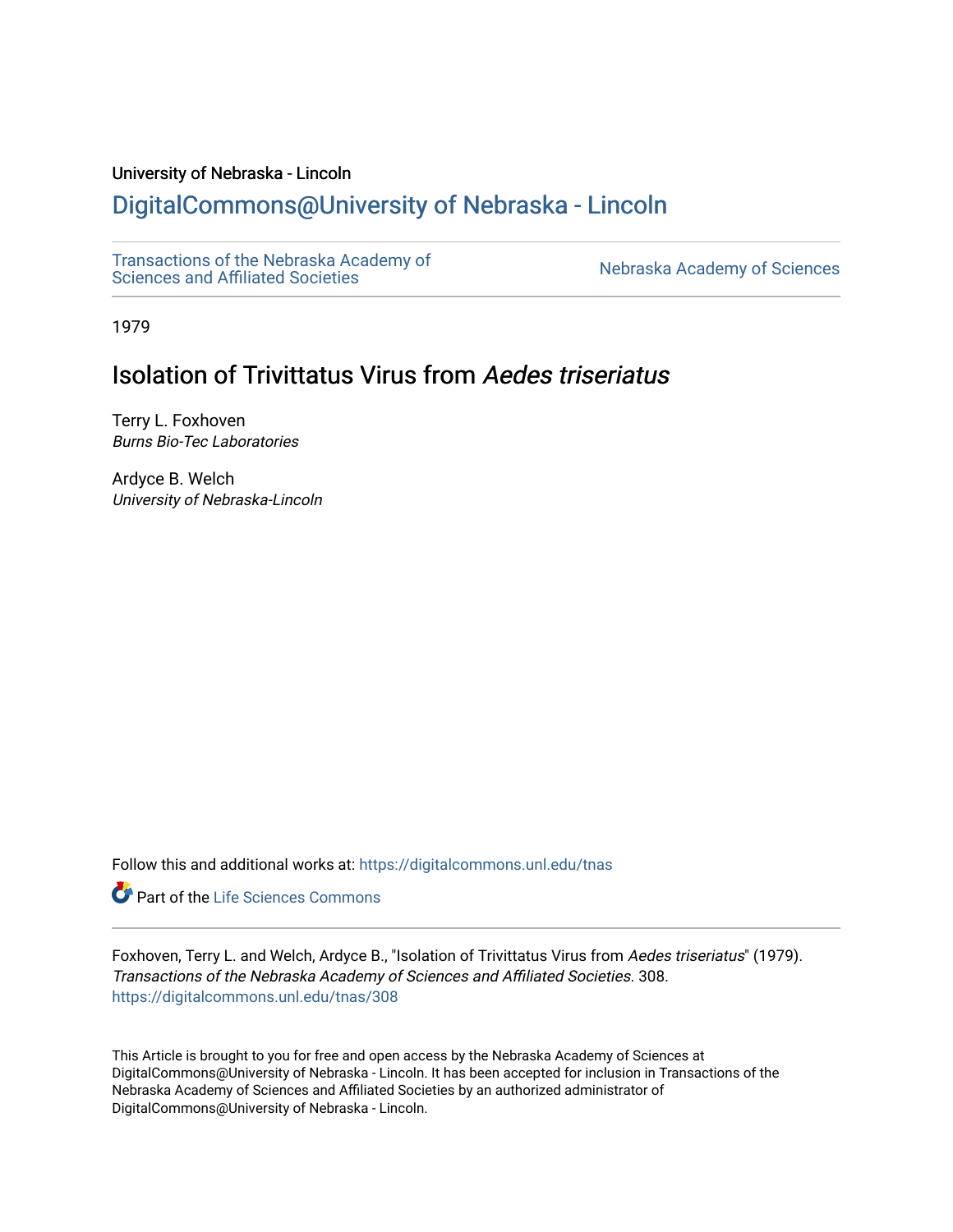# ISOLATION OF TRIVITT ATUS VI RUS FROM *AEDES TRISERIA TUS*

## TERRY L. FOXHOVEN\* ARDYCE B. WELCH

University of Nebraska-Lincoln Lincoln, Nebraska 68588

*Aedes triseriatus* mosquitoes were trapped and processed for viral isolation. Swiss white mice and BHK-21 cell cultures were used for propagation of virus. A sucrose-acetone extracted antigen was produced from infected mouse brains. Anti-serum was produced in Swiss white mice as hyperimmune ascitic fluid using Sarcoma 180/TG. The isolate was identified using hemagglutination, hemagglutination-inhibition, and serum neutralization techniques. The virus was identified as California group arbovirus, type Trivittatus.

This is the first reported isolation of California group arbovirus, type Trivittatus virus from field samples of *A. triseriatus* mosquito and the first time the virus has been isolated from any species of mosquito in the state of Nebraska.

#### t t t

#### INTRODUCTION

Arthropod-borne viruses have been isolated or have been shown to be present by serologic means in nearly all of the midwestern states surrounding Nebraska. A few limited studies of sera from wild and domestic fowl and mammals including rodents and humans have suggested that there is arbovirus activity in Nebraska.

DUring an outbreak of equine encephalitis in 1943, sera from domestic and wild animals in eastern Nebraska were tested for antibody to Western equine encephalitis (WEE), Eastern equine encephalitis (EEE), and St. Louis encephalitis (SLE) viruses (Hammon, et al., 1945). At that time no antibodies were detected to WEE and EEE viruses. However, a few sera were found to have antibody to SLE virus. Trainer and Hanson (1969) found antibody to WEE and California encephalitis (CE) virus in sera of white-tailed deer in Nebraska. Since that time there have been several recorded human cases of WEE, SLE, and CE in Nebraska (Center for Disease Con- $[1963-71]$ .

This investigation was conducted to determine which

arboviruses were harbored by *A. triseriatus* mosquitoes in Nebraska.

## MATERIALS AND METHODS

*Mosquito Trapping:* Mosquitoes were trapped using Center for Disease Control (CDC) miniature light traps modified by the addition of a vial of *1M* lysine and a dry ice container as a source of  $CO<sub>2</sub>$ , attached to the trap cylinder (Chamberlain and Newhouse, 1966). Trapping was done within a twelvemile radius of lincoln, Nebraska, in swampy brush areas containing well established trees. In order to recover a high percentage of *A\_ triseriatus,* areas were chosen which had a substantial growth of trees, since this mosquito is a tree hole type, feeding primarily on birds. The pool of mosquitoes selected for this work was trapped in the Wilderness Park area on the west edge of lincoln. Eighty percent of the mosquitoes trapped in this area were *A. triseriatus.* 

Trapping was done during the months of August and September, since these months have been found by CDC to show the highest number of cases of viral encephalitis during the year (CDC, 1963-71). Traps were set one hour before sunset and recovered one hour before sunrise. In order to recover mosquito-borne viruses it is essential that trapped mosquitoes be processed before dehydration and death occur due to heat. This recovery of viruses was accomplished by use of ice coolers containing dry ice. Further procedures were carried out at 4 C.

Preliminary separation of mosquitoes was based on commonly accepted characteristics as described by Pratt and Stojanovich (I963) and Carpenter and La Casse (1955). Differentiation between *A. triseriatus* and *A. hendersonnii* was based on the presence of a front dorsal claw of *A. triseriatus.*  After identification, the imago female mosquitoes were stored at -70 C.

THIS Investigation was conducted to determine which<br>
'Burns Bio-Tec Laboratories, 220th and West Center Road, Omaha, Nebraska.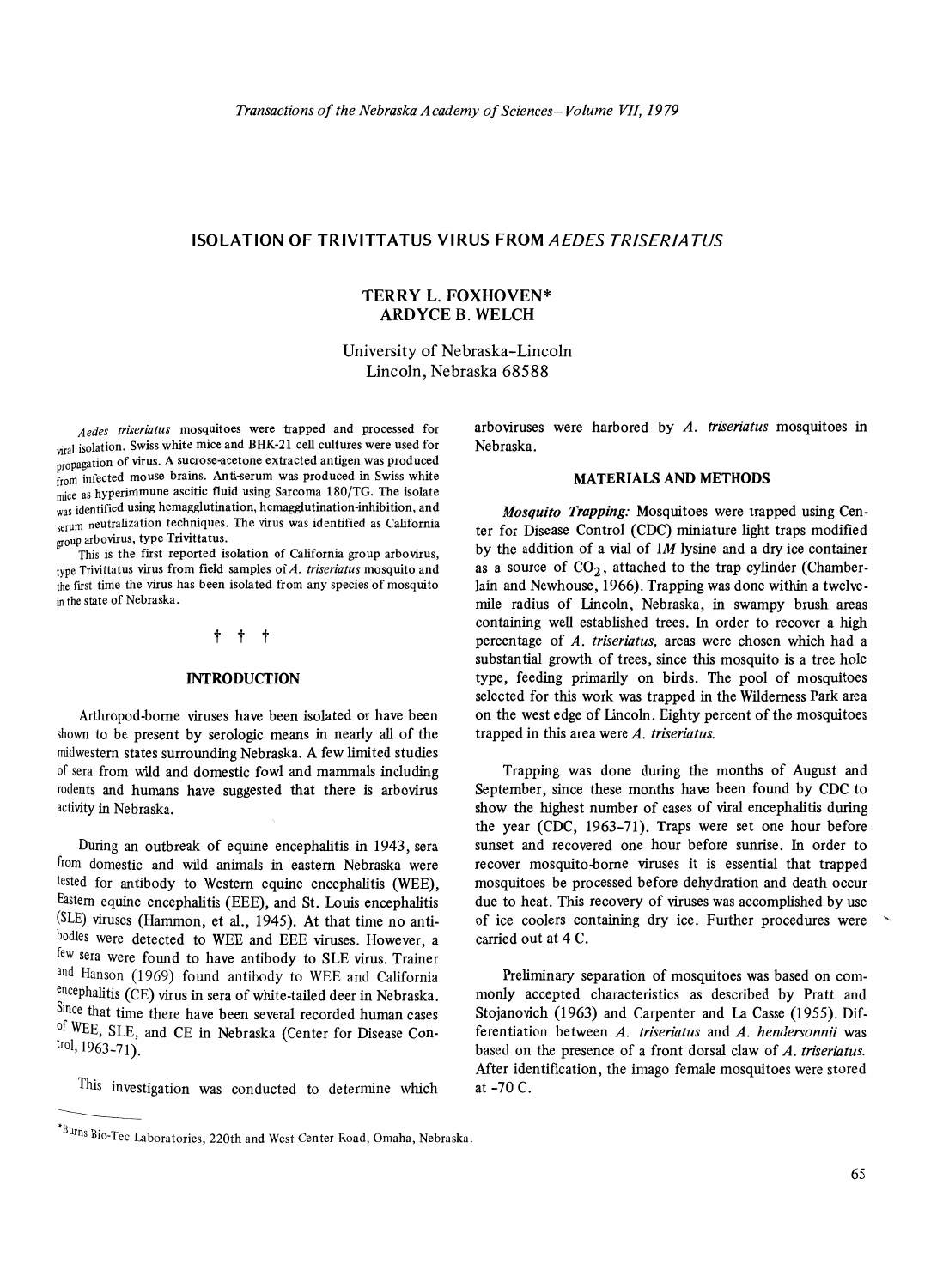*Virus Source:* One hundred *A. triseriatus* mosquitoes were ground according to the method of Sudia and Chamberlain (1967) and 0.02 ml of supernatant fluid was injected intracerebrally into 3- or 4-day-Qld Swiss white mice for viral isolation and propagation (Hammon and Sather, 1969). The grinding diluent consisted of Eagle's minimum medium prepared in Hanks balanced salt solution (HME), 25 percent fetal calf serum, and 50 ug/ml gentamicin.

*Antigen:* A suitable antigen for hemagglutination (HA) and hemagglutination inhibition (HAl) tests was produced using the sucrose-acetone method of Clarke and Casals (1958). Control antigens of WEE, VEE, and EEE viruses used in comparative studies were purchased from the CDC.

*Antisera:* Immune antisera used for HA, HAl, and serum neutralization (SN) tests were obtained as ascitic fluid from adult Swiss white mice carrying large tumors induced by Sarcoma 180/TG (Sartorelli, et al., 1966). Mice were inoculated intraperitoneally with 0.5 ml of sucrose-acetone extracted antigen and seven days later inoculated intraperitoneally with 0.5 ml of Sarcoma 180/TG to produce the tumors. Immune ascitic fluid was harvested approximately ten days after the Sarcoma 180/TG injection.

WEE and SLE antisera were obtained from the CDC. Antisera to CE type LaCrosse was obtained from Beckman Diagnostics, Fullerton, California. Antisera to CE type Trivittatus was obtained from R. E. Shope, Yale University, New Haven, Connecticut.

*HA and HAl Tests:* HA and HAl tests were performed as outlined by Clarke and Casals (1958) with two modifications by Ardoine and Clarke (1967). Immediately prior to use, antigen was mildly sonicated in a cold water bath for two to three minutes using an L and R Ultrasonic sonicator, diluted 1: 10 in Eagle's minimum essential medium prepared in Earles balanced salt solution (MEME) and allowed to stand for one hour at 4 C to allow dispersion of the antigen.

Positive controls consisted of antisera to WEE and SLE viruses *vs* their respective antigens. Viral antigen alone, viral antiserum alone, and antiserum to SLE *vs* WEE antigen were used as negative controls.

*SN Test:* The SN tests were performed by the constant virus-varying serum method using BHK-21 cells. Equal amounts of virus suspension, 100 Cell Culture Infective Doses  $(CCID_{\mathcal{S}})$  / ml, and the antisera to be tested at various dilutions were mixed and allowed to incubate at room temperature for one hour. The growth medium was removed from the BHK-21 monolayers and 0.2 ml of the virus-antisera mixture was added to each of six tubes of cell culture and allowed to absorb for two to three hours at 37 C. The virus-antisera suspension was then removed, and MEME containing 2 percent heat inactivated fetal calf serum and antibiotics was

#### RESULTS

Upon initial intracerebral injection of mosquito grinding 3- to 4-day-old Swiss white mice exhibited nervous  $\overline{_{\text{COMM}}}$ sions, paralysis, and death within six to seven days. Subquent mouse injections using brain suspensions from  $\mathbf{t}_h$ previously infected mice resulted in a consistent period of  $\mathbf{f}_\bullet$ days for the above symptoms and death to occur. After  $\mathbf{r}$ additional passages in mice, 60 mouse brains weighing a tool of 20 gms were ground and utilized in the production of sucrose-acetone antigen. This antigen was tested by  $HA$  and found to hemagglutinate goose erythrocytes in a pH range  $\mathbf{d}$ 5.8 to 6.0 at 25 C (Table I). These results also showed the  $H_{\text{A}}$ titer to be 1:160. A pH range of 5.8 to 6.0 is indicative of the California group arboviruses.

Results of HAl tests (Table II) demonstrated that antlsen to WEE, SLE, and CE type La Crosse did not inhibit hema. glutination of goose erthrocytes by the viral antigen. Antisen to CE Trivittatus completely inhibited hemagglutination of goose erthrocytes by the viral antigen to a dilution of  $1:40$ and partially to and including a dilution of  $1:160$ . This indicated tht the virus isolated was CE type Trivittatus.

BHK-21 cells infected with the viral isolate exhibited 75 percent CPE in three to five days, whereupon the  $\sin$ was harvested. CPE consisted of rounding of cells, grandultion of cytoplasm, and ultimate detachment from the glass surface.

In the SN test (Table III) the virus was neutralized by  $C1$ type Trivittatus antiserum and the immune ascitic fluid to viral isolate with 50 percent neutralizing end points of  $1:100$ and 1:38, respectively. Antisera to WEE, SLE, and CE type La Crosse did not neutralize the virus. In the serum neutralization test, a titer of  $1:10$  or less is considered insignificant since there is slight cross reaction throughout the arbovinus and since serum itself contains various components which  $\mathbf{C}$ also have slight neutralizing effects.

#### DISCUSSION

Results of this investigation have shown that the  $\mathbf{v}$ isolated from *A. triseriatus* mosquitoes was a California grout arbovirus, type Trivittatus. The hemagglutination test tent tively placed the agent within the California group arbovirus since the pH range of 5.8 to 6.0 is indicative of the California group arboviruses. Hemagglutination-inhibition and sell neutralization tests demonstrated the virus to be Trivittatuble a member of the California group arboviruses.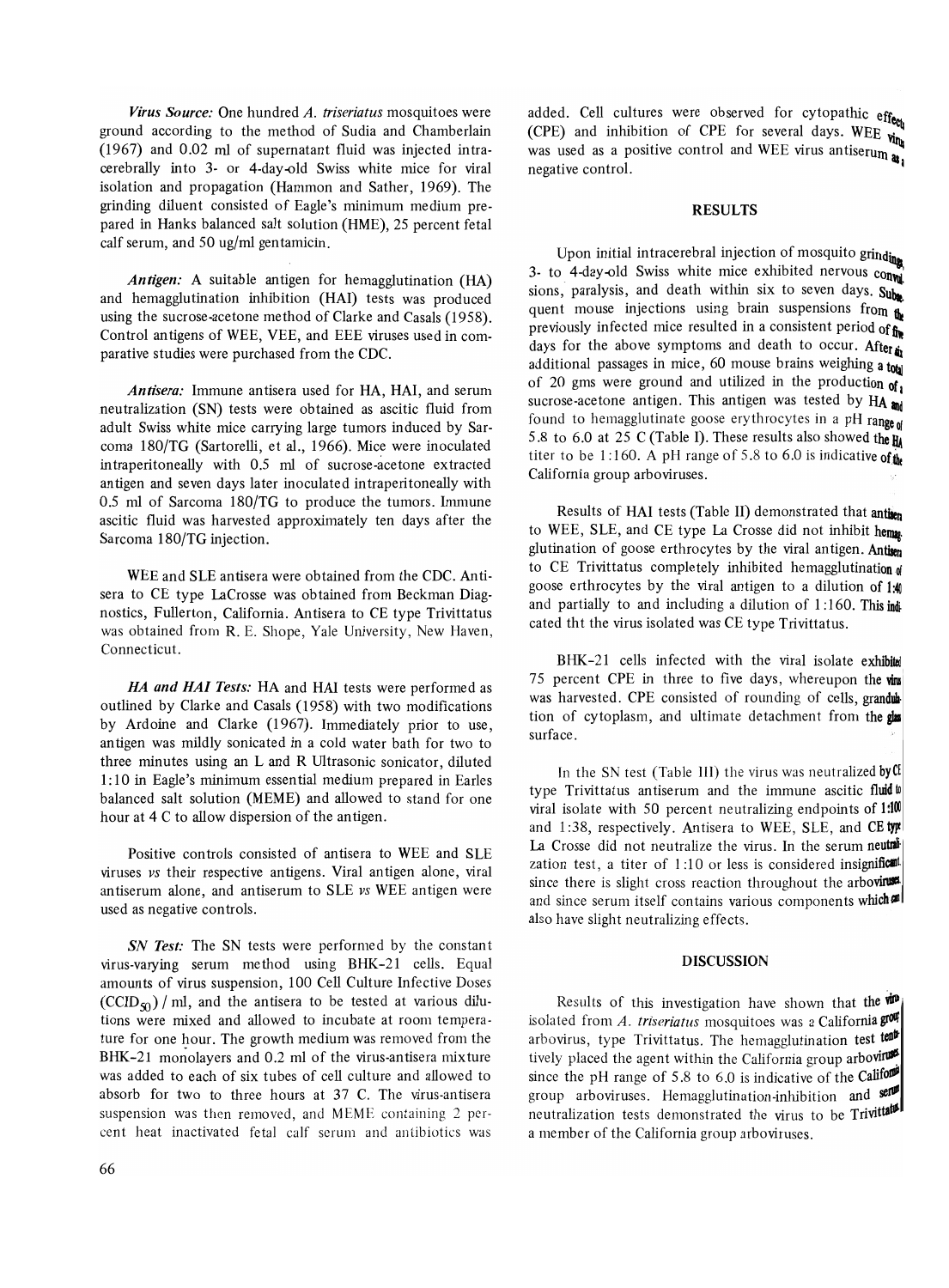## **TABLE I**

| 1:10      | 1:20      | 1:40      | 1:80      | 1:160     | 1:320 | 1:640 | 1:1280 | Control |
|-----------|-----------|-----------|-----------|-----------|-------|-------|--------|---------|
| $\ddot{}$ | +         |           | ±.        |           |       |       |        |         |
|           |           |           | ±         |           |       |       |        |         |
| $\div$    | $\ddot{}$ | $\ddot{}$ | $\ddot{}$ | 土         |       |       |        |         |
|           |           | $\ddot{}$ | $\ddot{}$ | $\ddot{}$ | $\pm$ |       |        |         |
| +         | $\div$    | $\ddot{}$ | $\ddot{}$ | $\ddot{}$ | ±     |       |        |         |
|           | $\ddot{}$ | +         | 土         | 土         |       |       |        |         |
|           |           |           |           |           |       |       |        |         |
|           |           |           |           |           |       |       |        |         |

### Hemagglutination Test

Negative Control = goose erythrocytes and buffer

+ = Complete Hemagglutination

 $±$  = Partial Hemagglutination

\_ = No Hemagglutination

# **TABLE II**

### Hemagglutination-Inhibition Test

| Type of Antisera | 1:10                     | 1:20                     | 1:40      | 1:80      | 1:160     | 1:320     | 1:640     | 1:1280 |
|------------------|--------------------------|--------------------------|-----------|-----------|-----------|-----------|-----------|--------|
| CE               |                          |                          |           |           |           |           |           |        |
| Trivittatus      | $\overline{\phantom{0}}$ | $\overline{\phantom{0}}$ |           | 土         | 土         | $\ddot{}$ | $\ddot{}$ | $+$    |
| LaCrosse         | $\pm$                    | $\ddot{}$                | $\ddot{}$ | $\ddot{}$ | $\ddot{}$ | $\ddag$   | $\ddot{}$ | +      |
| <b>WEE</b>       | $\ddot{}$                | $\ddot{}$                | $\ddot{}$ | $+$       | $\ddot{}$ | $\ddot{}$ | $\ddot{}$ | +      |
| <b>SLE</b>       | $\ddot{}$                | $\ddot{}$                | $\ddot{}$ | $\ddot{}$ | $\ddot{}$ | $\ddot{}$ | $\ddot{}$ |        |

*Negative Controls* 

Trivittatus antiserum alone with goose erythrocytes = no hemagglutination. Sucrose-Acetone viral isolate antigen alone with goose erythrocytes = hemagglutination to 1 :160. SLE antiserum plus WEE an tigen with goose erythrocytes-inhibition of hemagglutination to 1 :10.

# *POsitive Controls*

SLE antiserum plus SLE antigen with goose erythrocytes-inhibition of hemagglutination to 1:320. WEE antiserum plus WEE antigen with goose erythrocytes-inhibition of hemagglutination to 1 :160.

+:: Complete Hemagglutination

 $\pm$  = Partial Hemagglutination

- No Hemagglutination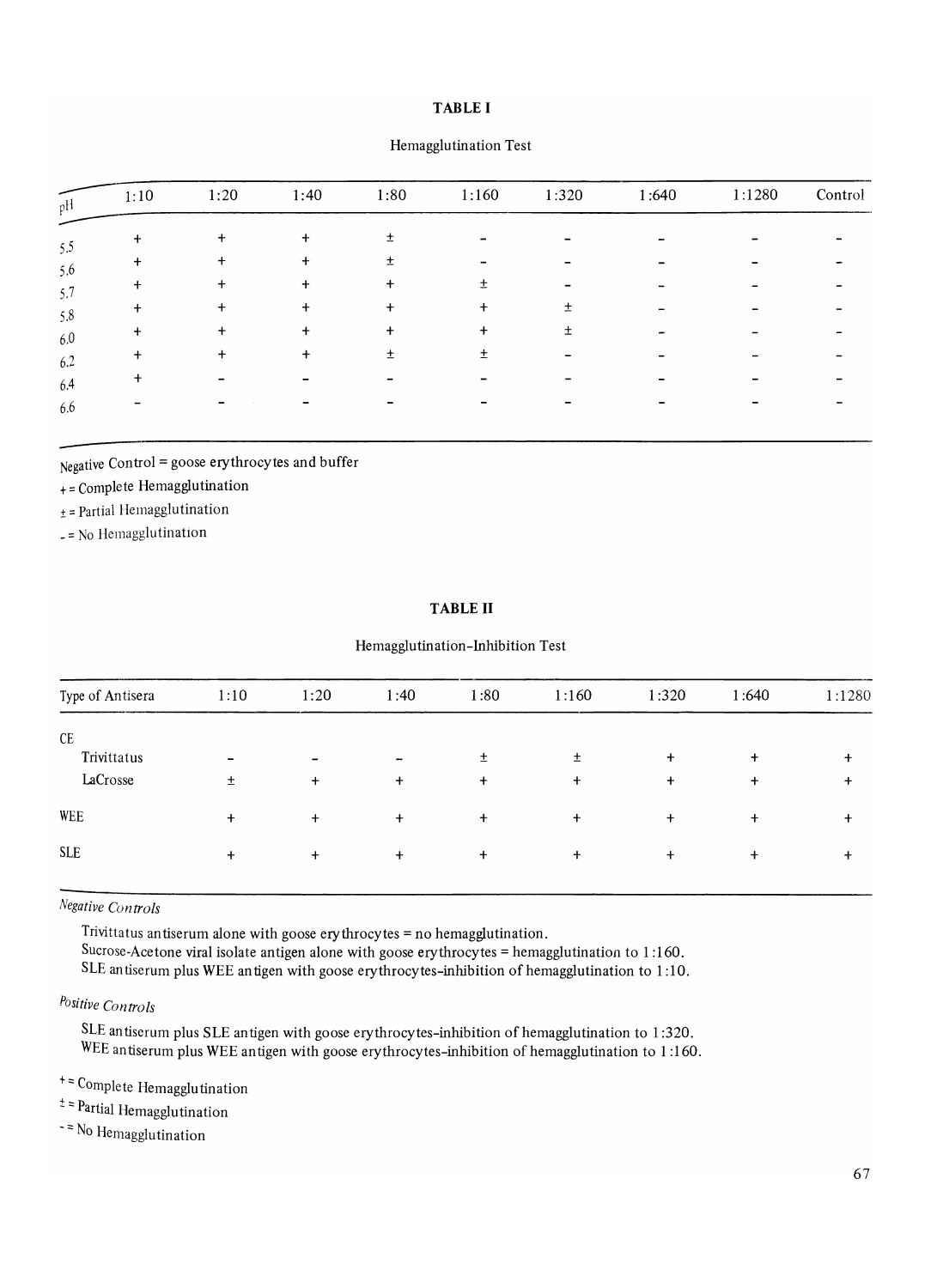### TABLE II

# Serum Neutralization Test (Using Mouse Brain Suspension of Isolated Virus)

| Type of Antisera                         | 50% Neutralizing End Points* |
|------------------------------------------|------------------------------|
| Immune Ascitic Fluid<br>to Viral Isolate | 1:38                         |
| CЕ<br>Trivittatus<br>LaCrosse            | 1:100<br>1:2                 |
| <b>WEE</b>                               | 1:10                         |
| <b>SLE</b>                               | 1:10                         |

\*50% Neutralizing End Points were calculated according to the Reed and Muench Method.

To date there have been no reports in the literature citing isolation of Trivittatus virus from naturally or artificially infected female imago *A. triseriatus* mosquitoes. This, we believe, is the first reported isolation of Trivittatus virus from *A. triseriatus.* It is, furthermore, the first time Trivittatus has been isolated from any species of mosquito in Nebraska. Isolation of Trivittatus virus from this natural vector is in agreement with other laboratory studies which demonstrated the ability of *A. triseriatus* mosquitoes to transmit many arboviruses (TenBroeck and Merrill, 1935; Davis, 1940; Hammon and Reeves, 1943; Kissling, et al., 1956; and Watts, et al., 1973). We have now demonstrated the ability of *A. triseriatus*  to harbor Trivittatus virus.

#### ACKNOWLEDGEMENTS

We are indebted to Dr. H. H. Balfour, Jr., of the University of Minnesota, Minneapolis. We also thank Dr. R. E. Shope, Yale University, New Haven, Connecticut, for supplying antiserum to California encephalitis, type Trivittatus.

### **REFERENCES**

- Ardoine, P., and D. Clarke. 1967. The use of sonication and calcium phosphate chromatography for preparation of Group C arbovirus hemagglutinins. *American Journal of Medicine and Hygiene, 16:357-363.*
- Carpenter, S. J., and W. J. La Casse. 1955. *The mosquitoes of North America (north of Mexico).* Berkeley, University of California Press.
- Center for Disease Control. 1963-71. Neurotropic viral  $_{\text{d}}$ seases surveillance-encephalitis. *Annual encephalitis* sum *mary.* Atlanta, Georgia, Public Health Service, United States Department of Health, Education and Welfare
- Chamberlain, R.W., and V.F. Newhouse. 1966. Use of  $_{\text{dn}}$ ice to increase mosquito catches of the CDC miniature light trap. *Mosquito News,* 26:30-35.
- Clarke, D. H., and J. Casals. 1958. Techniques for  $h_{\text{em}_{\text{div}}}$ glutination and hemagglutination inhibition with arthro pod-borne viruses. American Journal of Tropical Medicin *and Hygiene, 7:561-573.*
- Davis, W. A. 1940. A study of birds and mosquitoes as  $h_{\text{OM}}$ for the virus of eastern equine encephalomyelitis. *Amen can Journal of Hygiene, 32:45-59.*
- Hammon, W. M., and W. C. Reeves. 1943. Laboratory trans mission of St. Louis encephalitis virus by three genera of mosquitoes. *Journal of Experimental Medicine, 78:*  241-253.
- Hammon, W. M., W. C. Reeves, and P. Galindo. 1945. Eni. zoology of western equine type encephalomyelitis, eastem Nebraska field survey of 1943 with isolations of the virus from mosquitoes. *American Journal of Veterinary Research,6:145-148.*
- Hammon, S. M., and G. E. Sather. 1969. Arboviruses. *In* E.R Lennette and N. J. Schmidt (eds.), *Diagnostic procedures for virual and rickettsial infections.* New York, Ameri· can Public Health Association: 227-280.
- Kissling, R. E., R. W. Chamberlain, D. B. Nelson, and D.D. Stamm. 1956. Venezuelan equine encephalomyelitis in horses. *American Journal of Hygiene,* 63 :274-287.
- Pratt, H. D., and C. J. Stojanovich. 1963. Pictoral key to some common female mosquitoes of the United States. Wash· ington, D.C., United States Department of Health, Education and Welfare.
- Sartorelli, A. C., D. S. Fisher, and W. G. Downs. 1966. Use of sarcoma  $180/TG$  to prepare hyperimmune ascitic fluid  $\mu$ the mouse. *Journal of Immunology, 96:675-682.*
- Sudia, W. D., and R. W. Chamberlain. 1967. Collection and processing of medically important arthropods for arbovirus isolation. Atlanta, Georgia, United States Depart· ment of Health, Education and Welfare.
- TenBroeck, C., and M. Merrill. 1935. Transmission of equine encephalomyelitis by mosquitoes. American Journal of *Pathology,* 11 :847.